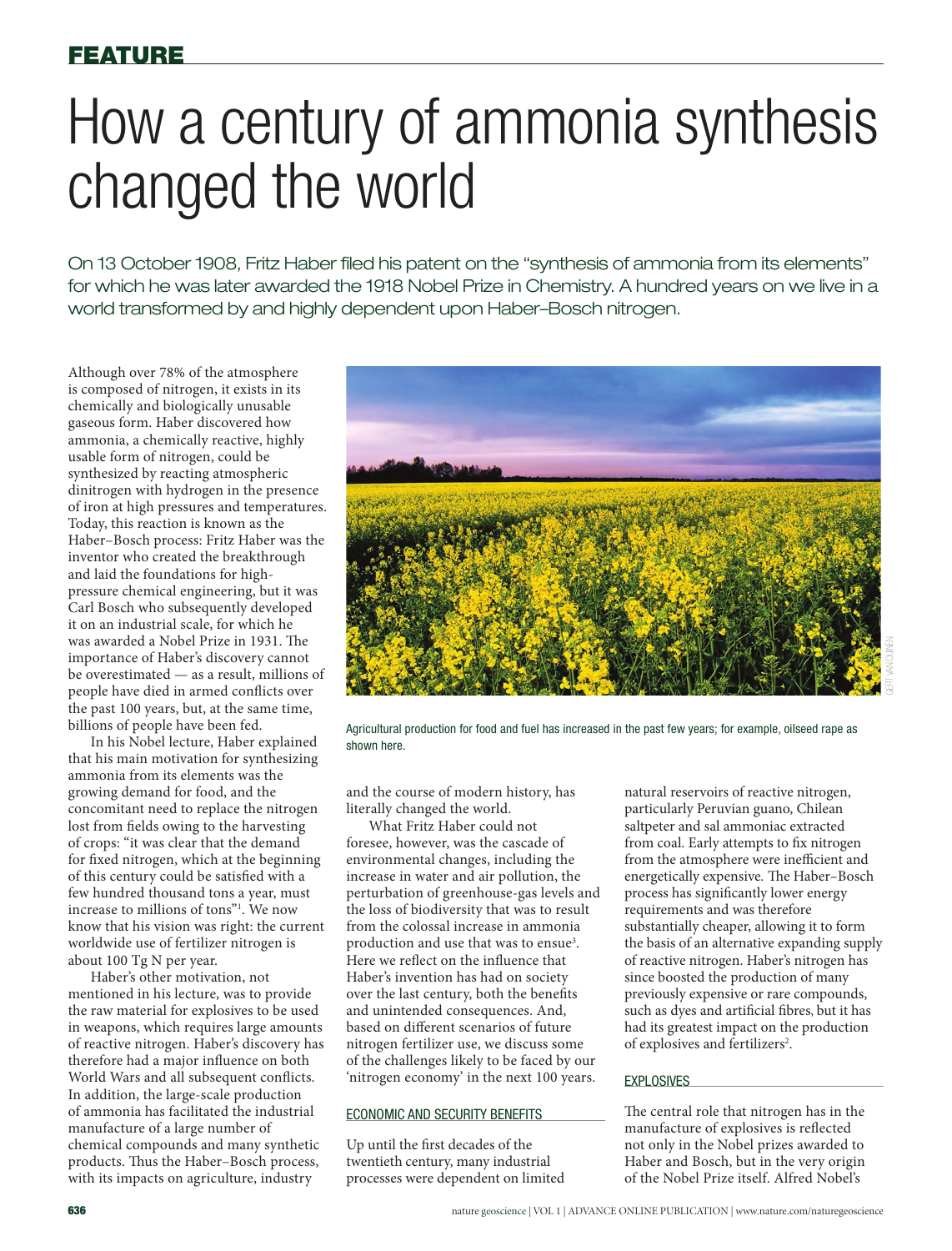wealth was built on the development of safe methods for using nitroglycerine, and his patents for dynamite and gelignite eventually financed the Nobel Foundation. As a German patriot, Haber was keen to develop explosives and other chemical weapons, which to his mind were more humane, because they "would shorten the war"4 . The need to improve munitions supplies was in reality a central motivation for industrial ammonia production.

With the blockade of Chilean saltpeter supplies during the First World War, the Haber–Bosch process provided Germany with a home supply of ammonia. This was oxidized to nitric acid and used to produce ammonium nitrate, nitroglycerine, TNT (trinitrotoluene) and other nitrogen-containing explosives. Haber's discovery therefore fuelled the First World War, and, ironically, prevented what might have been a swift victory for the Allied Forces. Since then, reactive nitrogen produced by the Haber–Bosch process has become the central foundation of the world's ammunition supplies. As such, its use can be directly linked to 100–150 million deaths in armed conflicts throughout the twentieth century<sup>5</sup>.

# **FERTILIZERS**

At the same time, the Haber–Bosch process has facilitated the production of agricultural fertilizers on an industrial scale, dramatically increasing global agricultural productivity in most regions of the world<sup>7</sup> (Fig. 1). We estimate that the number of humans supported per hectare of arable land has increased from 1.9 to 4.3 persons between 1908 and 2008. This increase was mainly possible because of Haber–Bosch nitrogen.

Smil estimated that at the end of the twentieth century, about 40% of the world's population depended on fertilizer inputs to produce food<sup>2,6</sup>. It is difficult to quantify this number precisely because of changes in cropping methods, mechanization, plant breeding and genetic modification, and so on. However, an independent analysis, based on long-term experiments and national statistics, concluded that about 30–50% of the crop yield increase was due to nitrogen application through mineral fertilizer<sup>7</sup>.

It is important to note that these estimates are based on global averages, which hide major regional differences. In Europe and North America, increases in agricultural productivity have been matched by luxury levels of nitrogen consumption owing to an increase in the consumption of meat and dairy products, which require more fertilizer nitrogen



Figure 1 Trends in human population and nitrogen use throughout the twentieth century. Of the total world population (solid line), an estimate is made of the number of people that could be sustained without reactive nitrogen from the Haber–Bosch process (long dashed line), also expressed as a percentage of the global population (short dashed line). The recorded increase in average fertilizer use per hectare of agricultural land (blue symbols) and the increase in per capita meat production (green symbols) is also shown.

to produce — this is partly reflected in the global increase in per capita meat consumption (Fig. 1). In contrast, the latest Food and Agriculture Organization report shows that approximately 850 million people remain undernourished<sup>8</sup>.

Overall, we suggest that nitrogen fertilizer has supported approximately 27% of the world's population over the past century, equivalent to around 4 billion people born (or 42% of the estimated total births) since 1908 (Fig. 1). For these calculations, we assumed that, in the absence of additional nitrogen, other improvements would have accounted for a 20% increase in productivity between 1950 and 2000. Consistent with Smil<sup>6</sup>, we estimate, that by 2000, nitrogen fertilizers were responsible for feeding 44% of the world's population. Our updated estimate for 2008 is 48% — so the lives of around half of humanity are made possible by Haber–Bosch nitrogen.

In addition, fertilizer is required for bioenergy and biofuel production. Currently, bioenergy contributes 10% of the global energy requirement, whereas biofuels contribute 1.5%. These energy sources do not therefore have a large influence on global fertilizer use<sup>9</sup>. However, with biofuel production set to increase, the influence of Haber–Bosch nitrogen will only grow.

Together with the role of reactive nitrogen in ammunition supplies, these figures provide an illustration of the huge importance of industrial ammonia production for society, although, on balance, it remains questionable to what extent the consequences can be considered as beneficial.

#### Unintended consequences

Of the total nitrogen manufactured by the Haber–Bosch process, approximately 80% is used in the production of agricultural fertilizers<sup>10</sup>. However, a large proportion of this nitrogen is lost to the environment: in 2005, approximately 100 Tg N from the Haber–Bosch process was used in global agriculture, whereas only 17 Tg N was consumed by humans in crop, dairy and meat products<sup>11</sup>. Even recognizing the other non-food benefits of livestock (for example, transport, hides, wool and so on), this highlights an extremely low nitrogen-use efficiency in agriculture (the amount of nitrogen retrieved in food produced per unit of nitrogen applied). In fact, the global nitrogenuse efficiency of cereals decreased from  $\approx 80\%$  in 1960 to  $\approx 30\%$  in 2000<sup>12,13</sup>. The smaller fraction of Haber–Bosch nitrogen used in the manufacture of other chemical compounds (~20%) has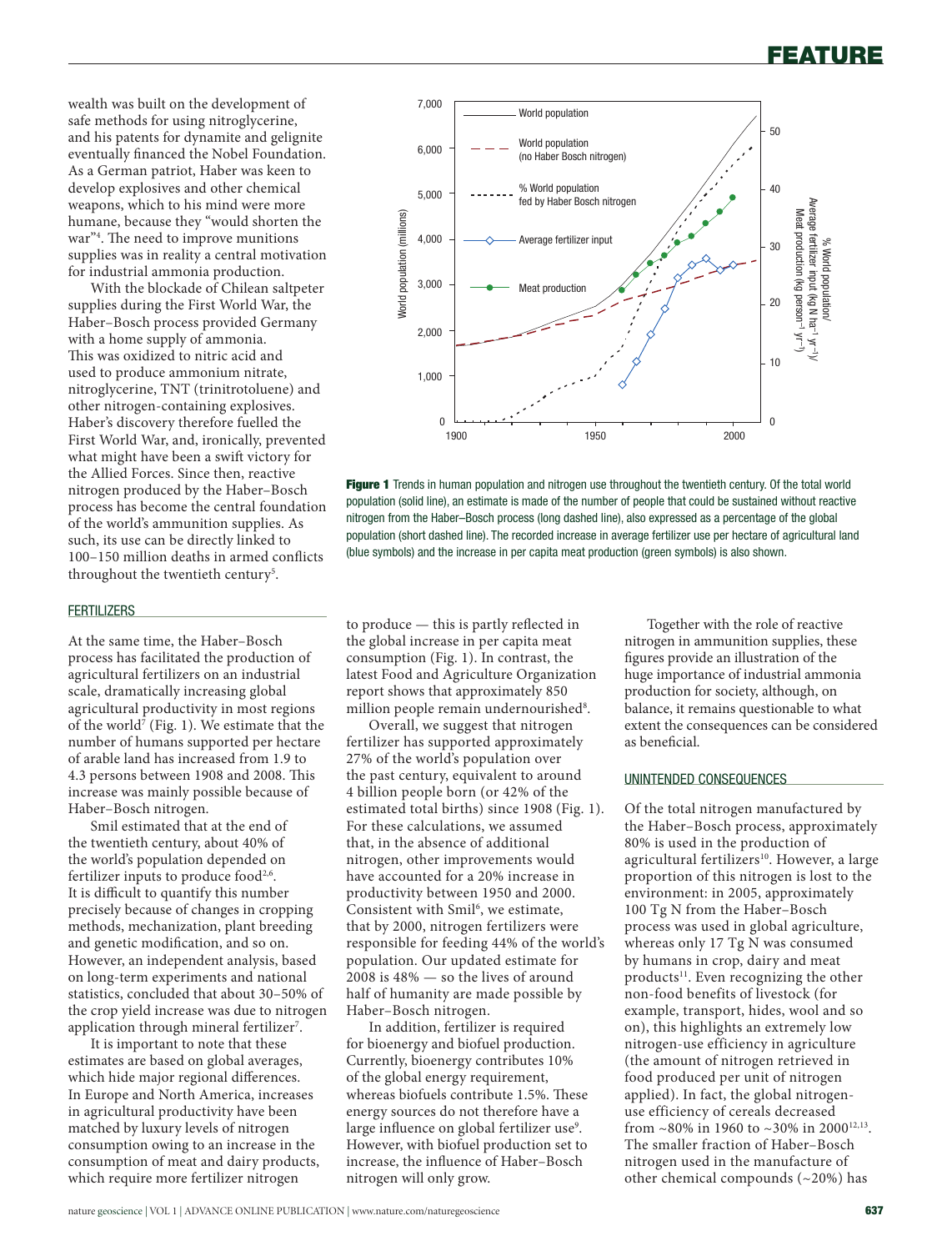# FEATURE



Figure 2 Global nitrogen fertilizer consumption scenarios (left) and the impact of individual drivers on 2100 consumption (right). This resulting consumption is always the sum (denoted at the end points of the respective arrows) of elements increasing as well as decreasing nitrogen consumption. Other relevant estimates<sup>26,27,28</sup> are presented for comparison. The A1, B1, A2 and B2 scenarios draw from the assumptions of the IPCC emission scenario<sup>23</sup> storylines as explained in the text.

an uncertain fate, with its escape into the environment depending on the life-cycle of the product.

A recent study suggested that approximately 40% of fertilizer nitrogen lost to the environment is denitrified back to unreactive atmospheric dinitrogen<sup>14</sup>. In principle this loss is environmentally benign, although it represents a waste of the energy used in the Haber–Bosch process equivalent to at least 32 MJ kg–1 N fixed, or about 1% of the global primary energy supply. However, the rest of the excess nitrogen escapes into environmental reservoirs, where it cascades through atmospheric, terrestrial, aquatic and marine pools before eventually being denitrified or stored as fossil reactive nitrogen. In principle, one molecule of reactive nitrogen can have multiple effects during its lifetime in the cascade. Understanding this cascade is therefore essential for the development of effective abatement measures<sup>15</sup>.

The influence of Haber–Bosch nitrogen on the global nitrogen cycle can be seen in present-day atmospheric and aquatic nitrogen pools. Emissions of NO and NH<sub>3</sub> to the atmosphere have increased about fivefold since pre-industrial times<sup>14</sup>. Atmospheric nitrogen deposition in the absence of human influence is ~0.5 kg N ha<sup>-1</sup> yr<sup>-1</sup> or less, but in large regions of the world, average atmospheric deposition rates exceed 10 kg N ha<sup>-1</sup> yr<sup>-1</sup>, exceeding natural rates by more than an order of magnitude. Much of this reactive nitrogen is deposited in nitrogen-limited ecosystems, leading to unintentional fertilization and loss of terrestrial

biodiversity. Similarly, the transfer of reactive nitrogen from terrestrial to coastal systems has doubled since pre-industrial times<sup>16</sup>. As with terrestrial ecosystems, many of the coastal ecosystems receiving increased nitrogen loadings are nitrogen-limited, leading to algal blooms and a decline in the quality of surface and ground waters.

In addition to these ecosystem-level disturbances, reactive nitrogen alters the balance of greenhouse gases, enhances tropospheric ozone, decreases stratospheric ozone, increases soil acidification and stimulates the formation of secondary particulate matter in the atmosphere, all of which have negative effects on people and the environment.

The effects of reactive nitrogen on the environment can be mitigated through several intervention strategies, which should focus on reducing the creation of reactive nitrogen, increasing the efficiency with which it is used, or converting it back to atmospheric dinitrogen. Such strategies could include increasing the efficiency of nitrogen use in food production, altering human diets and improving the treatment of human and animal waste<sup>10</sup>.

Another unintended, but positive, environmental consequence of the Haber–Bosch process may be an increase in the amount of carbon sequestrated in non-agricultural ecosystems, due to an increase in atmospheric nitrogen deposition. Recent debate has focused on the response of forests<sup>17-20</sup>, where the strength of this fertilization effect is contentious. Estimates of the amount of

additional carbon stored per kilogram of nitrogen deposited range from 40 to 400 kilograms of carbon, although the most recent estimates suggest that the largest values are unlikely<sup>18-20</sup>. In the meantime, further efforts are being directed to understand the overall effect of reactive nitrogen on the greenhouse gas balance, including its interactions with nitrous oxide, methane, ozone and aerosols<sup>21,22</sup>.

## The next century of Haber–Bosch

We project global nitrogen fertilizer demand over the next century on the basis of the four storylines developed for the Intergovernmental Panel on Climate Change Special Report on Emission Scenarios (SRES)<sup>23</sup>. The storylines reflect varying economic, demographic and technological developments. The A1 storyline assumes a world of very rapid economic growth, a global population that peaks mid-century, and rapid introduction of new and more efficient technologies. B1 describes a convergent world, with the same global population as A1, but with more rapid changes in economic structures towards a service and information economy. B2 describes a world with intermediate population and economic growth, emphasizing local solutions to economic, social and environmental sustainability. A2 describes a very heterogeneous world with high population growth, slow economic development and slow technological change. We consider the following five parameters to be the main drivers of the estimated trends in fertilizer use, and we apply a subset of these parameters to the respective scenarios (see Fig. 2).

(1) Population growth is the main driver behind the increase in nitrogen fertilizer use. The SRES population projections range between 7 (B1) and 15 billion people (A2) in 2100. Recent research suggests that global fertility rates will continue to decrease. As a consequence, population growth is expected to eventually halt<sup>24,25</sup>.

(2) The potential for increasing yield per hectare is large, and could allow food output to keep pace with population increases, without requiring an increase in cropping area. At the same time, an increase in fertilizer efficiency is expected. In agreement with Smil<sup>2</sup>, we assume that nitrogen management can be improved, resulting in a 50% increase in nitrogen-use efficiency, thus reducing nitrogen application.